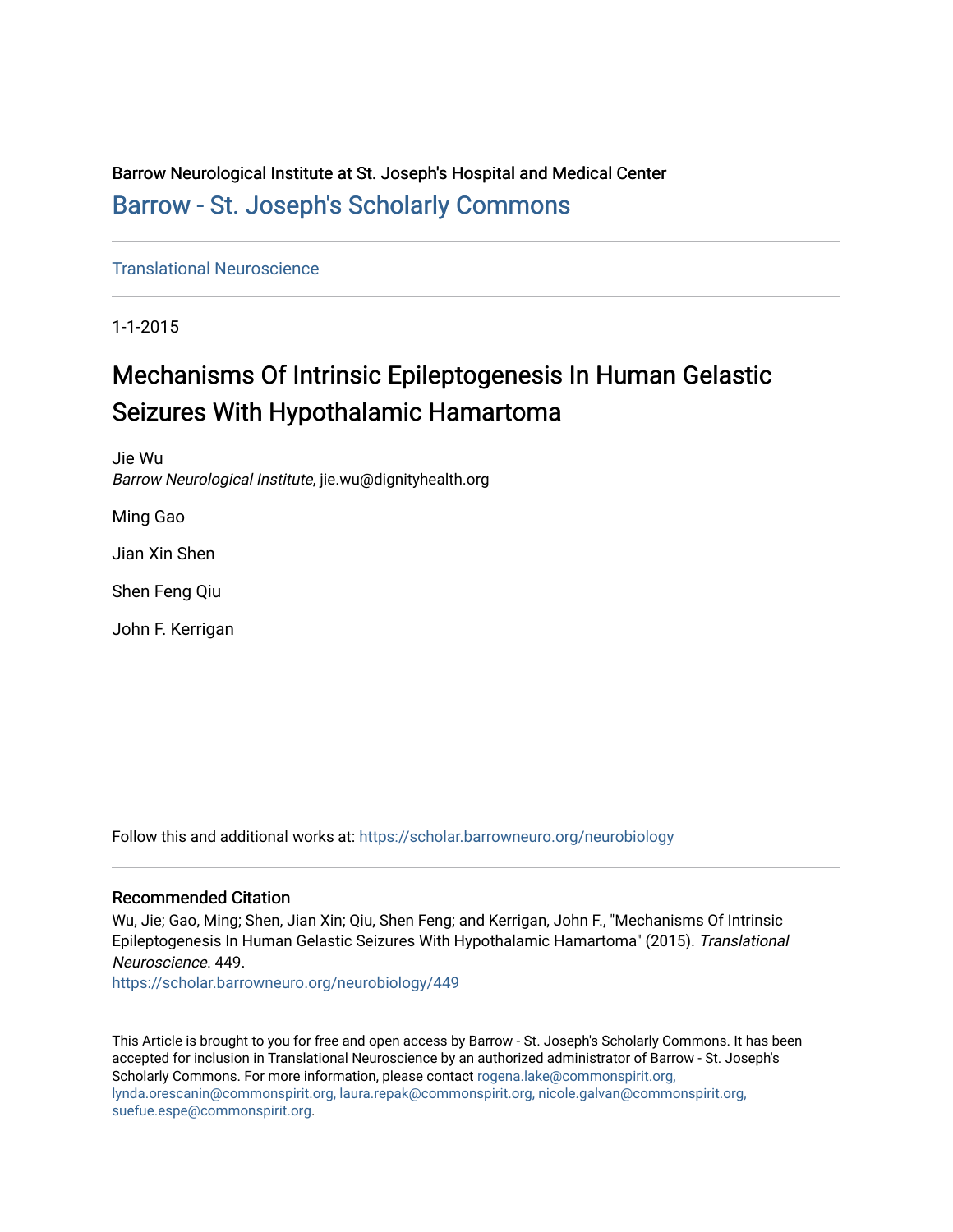#### **REVIEW**



## Mechanisms of Intrinsic Epileptogenesis in Human Gelastic Seizures with Hypothalamic Hamartoma

Jie Wu,<sup>1,2,3</sup> Ming Gao,<sup>1</sup> Jian-Xin Shen,<sup>2</sup> Shen-Feng Qiu<sup>3</sup> & John F. Kerrigan<sup>4</sup>

1 Division of Neurology, Barrow Neurological Institute, St. Joseph's Hospital and Medical Center, Phoenix, AZ, USA

2 Department of Physiology, Shantou University of Medical College, Shantou, Guangdong, China

3 Department of Basic Medical Sciences, University of Arizona College of Medicine-Phoenix, Phoenix, AZ, USA

4 Division of Pediatric Neurology, Barrow Neurological Institute at Phoenix Children's Hospital, Phoenix, AZ, USA

#### Keywords

Epileptogenesis; Gelastic seizures; Human hypothalamic hamartoma.

#### Correspondence

Jie Wu, M.D., Ph.D., Neural Physiology Laboratory, Division of Neurology, Barrow Neurological Institute, St. Joseph's Hospital and Medical Center, Phoenix, AZ 85013-4496, USA. Tel.: +1-602-406-6376; Fax: +1-602-406-7172; E-mail: jie.wu@dignityhealth.org Received 6 September 2014; revision 7 October 2014; accepted 8 October 2014

#### **SUMMARY**

Human hypothalamic hamartoma (HH) is a rare developmental malformation often characterized by gelastic seizures, which are refractory to medical therapy. Ictal EEG recordings from the HH have demonstrated that the epileptic source of gelastic seizures lies within the HH lesion itself. Recent advances in surgical techniques targeting HH have led to dramatic improvements in seizure control, which further supports the hypothesis that gelastic seizures originate within the HH. However, the basic cellular and molecular mechanisms of epileptogenesis in this subcortical lesion are poorly understood. Since 2003, Barrow Neurological Institute has maintained a multidisciplinary clinical program to evaluate and treat patients with HH. This program has provided a unique opportunity to investigate the basic mechanisms of epileptogenesis using surgically resected HH tissue. The first report on the electrophysiological properties of HH neurons was published in 2005. Since then, ongoing research has provided additional insights into the mechanisms by which HH generate seizure activity. In this review, we summarize this progress and propose a cellular model that suggests that GABA-mediated excitation contributes to epileptogenesis in HH lesions.

doi: 10.1111/cns.12348

#### Gelastic Seizures in Patients with HH

The hypothalamic hamartoma (HH) is a developmental malformation that occurs in the region of the tuber cinereum and inferior hypothalamus. This lesion is associated with a range of neurological and endocrine disorders, which may include intractable seizures, cognitive impairment, behavioral disturbances, and central precocious puberty [1–4]. The epileptic syndrome in HH patients is characterized by laughing (gelastic) seizures beginning in early infancy [1,5]. Gelastic seizures associated with HH are generally refractory to standard antiepileptic drugs as well as alternative therapies such as the ketogenic diet and vagus nerve stimulation [6,7]. Although the HH is a benign tumor and the accompanying gelastic seizures often present during the neonatal period, patients later develop additional seizure types [1,7]. The most effective treatment for epilepsy associated with HH is surgical resection of the lesion [7–9]. Gelastic seizures associated with HH represent the most common disease model of human subcortical epilepsy [10,11].

#### Embryology and Neuroanatomy of HH

Although the embryological origin of the HH is unknown, high-resolution magnetic resonance (MR) imaging shows that HH associated with epilepsy consistently attach to the posterior hypothalamus in the immediate vicinity of the mammillary bodies [10,12,13]. This suggests that connections to limbic circuitry via the fornices and mammillothalamic tracts may play an important role in epileptogenesis in gelastic seizure patients with HH [10,14].

Surgical disconnection of HH from adjacent structures, including the mammillary bodies, can result in satisfactory control of gelastic seizures [5,8,9,15]. Based on a recent review by Wild and colleagues, the expression of laughter seems to depend upon two partially independent neuronal pathways [16]. Gelastic seizures likely express themselves through the "voluntary system" that originates in the premotor and frontal opercular areas. This system leads through the motor cortex and pyramidal tract to the ventral brainstem. Since ictal laughter associated with HH appears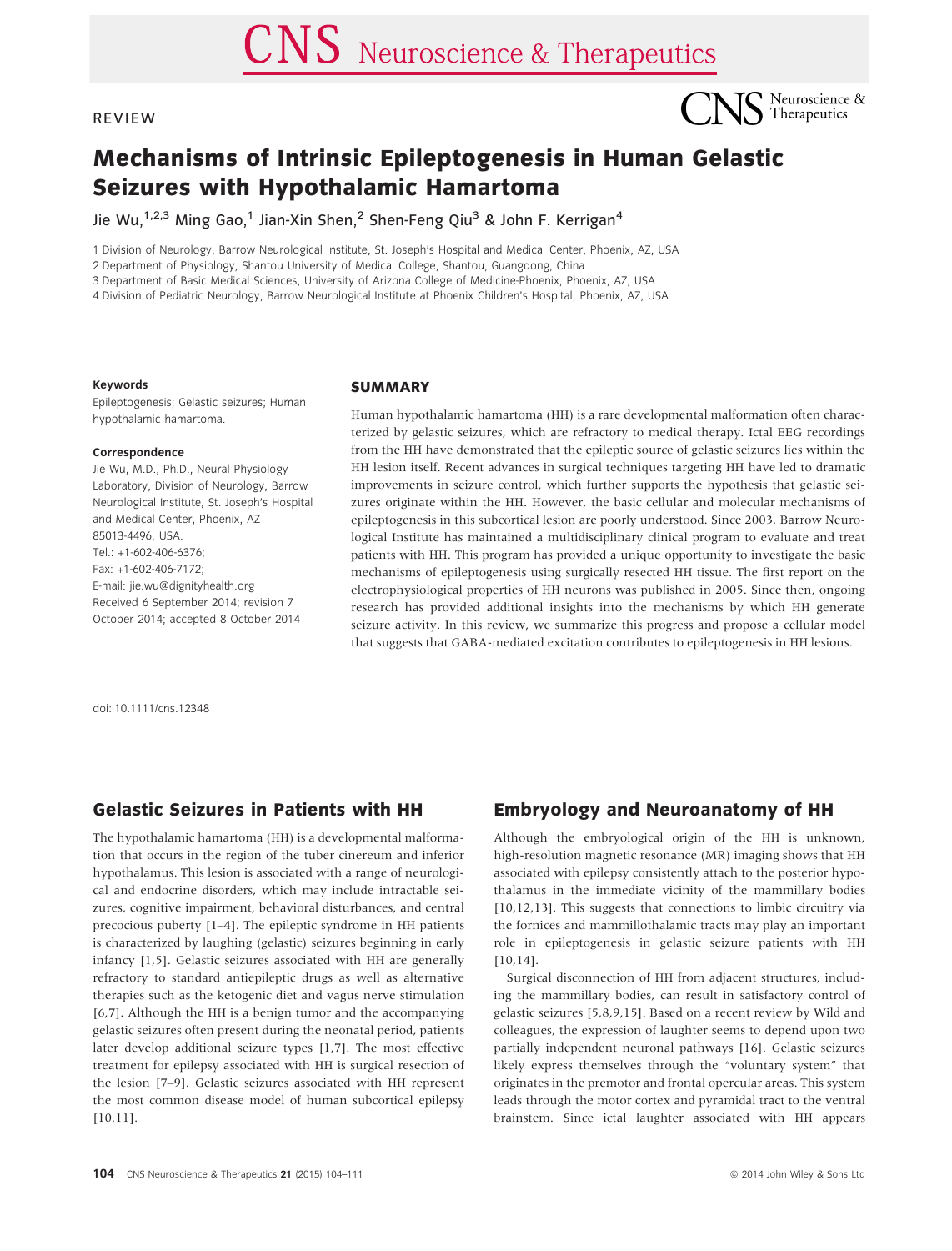mechanical and unnatural [1,17] and usually does not result in feeling positive emotions [10,14,18], it therefore seems possible that seizure activity originating within HH excites this system. Initiated by abnormal electrical activity spreading rostrally and dorsally to the areas in the neighboring limbic system, and caudally to the brainstem, the HH can induce physiological and psychophysiological manifestations of laugh attacks [15].

#### Neuropathology of HH

Histological examination of surgically resected HH tissue from patients with treatment-resistant epilepsy shows clusters of small neurons intermixed with glia and relatively sparse large neurons [19,20]. Clusters of small HH neurons are highly variable with regard to their size and abundance within the tissue, but appear to be a universal feature of HH microarchitecture [19]. Approximately 90% of the total neuron population consists of small HH neurons which have an interneuron phenotype with small round soma and bipolar or unipolar morphology with largely unbranched and aspiny dendrites [19,21,22]. Small HH neurons express glutamic acid decarboxylase (GAD), the synthetic enzyme for GABA, and are therefore likely to be GABAergic interneurons with local network connections [23,24].

Large HH neurons make up approximately 10% of the total neuron population in HH tissue and are dispersed throughout the tissue, although often situated at the edges of the small neuron clusters [19,22]. These cells have features consistent with projection-type neurons, including pyramidal morphology, abundant Nissl substance, and multiple processes, often with a single large proximal dendrite [19,21,22]. Dendrites are more likely to be branched and spiny. At least some large HH neurons express markers consistent with excitatory neurotransmitters, such as VGLUT2.

#### Epileptogenesis of Human Gelastic Seizures

The mechanisms underlying the epileptogenesis of gelastic seizures are unknown. Several hypotheses relevant to epileptogenic mechanisms can be postulated. (1) Local irritation of adjacent normal structures: HH, especially large-size tumors, mechanically affect and distort local anatomy, including the mammillary body, which in turn may alter the excitability of hypothalamic networks. Anatomical analysis showed that HH lesions within the third ventricle are often associated with gelastic seizures [4,5,20,25], and larger lesions have the features of symptomatic generalized epilepsy [26]. However, the presence of epilepsy in patients with HH appears to correlate with the region of lesion attachment (posterior hypothalamus in the region of the mammillary body) rather than lesion size [13,27,28]. (2) Abnormalities of hormone expression: HH cells express neuropeptides which may contribute to seizures in other conditions [29,30]. Hormones secreted by the hypothalamus and pituitary have been identified during gelastic seizures [31]. However, experimental evidence supporting a role for endocrine mechanisms in seizure generation within HH tissue is lacking. (3) HH is intrinsically epileptic: Ictal EEG recordings from electrode contacts placed directly into HH tissue identify seizure onset within the lesion itself [14,32]. Direct electrical stimulation of these electrodes within the HH can evoke typical gelastic seizures [15]. Functional imaging at the time of gelastic seizure activity demonstrates activation of the HH lesion with increased perfusion on single photon emission computed tomography (SPECT) or increased glucose utilization with fluorodeoxyglucose positron emission tomography (FDG-PET), consistent with the behavior of a seizure focus [15,17,33,34]. Perhaps most importantly, recent advances in surgical techniques, allowing for safe resection of the HH, can result in immediate disappearance of gelastic seizures in a majority of patients [8,9,35]. Taken together, these studies suggest that gelastic seizures originate within the HH itself, and it is now widely accepted that HH tissue is intrinsically epileptogenic [7,11,36].

#### Roles of Intrinsic Neuron Firing in Seizure Genesis

Alterations in neuronal network input–output relationships underlie various nervous system disorders. An increase in neuronal network output is thought to underlie seizure genesis in areas such as the hippocampus. The input–output relationship of neuronal networks is dependent on both their synaptic connectivity and on the intrinsic properties of their neuronal elements [37]. Accumulating lines of evidence suggest that intrinsic neuronal properties play an important role in seizure genesis. It has long been postulated that the inherent firing properties of neurons can be linked to the epileptogenicity of brain tissue [38–40]. In most human epileptic tissue preparations *in vitro*, the prevalent neuronal firing pattern is that of spontaneous, regular action potential generation. Surprisingly, overt action potential bursts are rarely observed from human neocortical slices without injection of depolarizing current [41–43]. In cortical dysplasia (CD), cytomegalic neurons (but not balloon cells) act as epileptic "pacemakers" and likely contribute to seizure genesis [44–46].

Electrophysiological microelectrode recordings have demonstrated that small HH neurons have intrinsic pacemaker-like firing behavior [21,23,24,47]. Field potential recording shows the seizure-like discharges in most HH slices tested (Figure 1A). Patchclamp recording in cell-attached mode shows spontaneous action potential (AP) firing (Figure 1B) in a small neuron from a HH slice (soma diameter  $\leq 16 \mu m$ ). In the same HH neuron, whole-cell patch-clamp recording (current-clamp) shows the similar intracellular AP firing pattern (Figure 1C). These small neurons in HH slices demonstrate diverse firing patterns with average firing frequency of  $10.5 \pm 0.8$  Hz at the resting membrane potential (RMP) of  $-53.2 \pm 1.1$  mV [23,24,47]. In 64 small HH neurons recorded from the tissue slice, derived from a total of 35 different patients, regular firing was observed in 63%, irregular firing in 28%, and burst firing in 9% of the recorded neurons [21]. These findings were verified with single-cell microelectrode recordings of small HH neurons in the freshly resected, perfused tissue slice, with RMP of 53.9  $\pm$  0.9 mV and spontaneous firing frequency of  $6.6 \pm 1.0$  Hz [21,48]. In acutely dissociated single HH neurons (small sized, Figure 1Da), there was spontaneous AP firing (Figure 1Db), which stopped in the presence of tetrodotoxin (TTX), a voltage-dependent sodium channel blocker, but show no change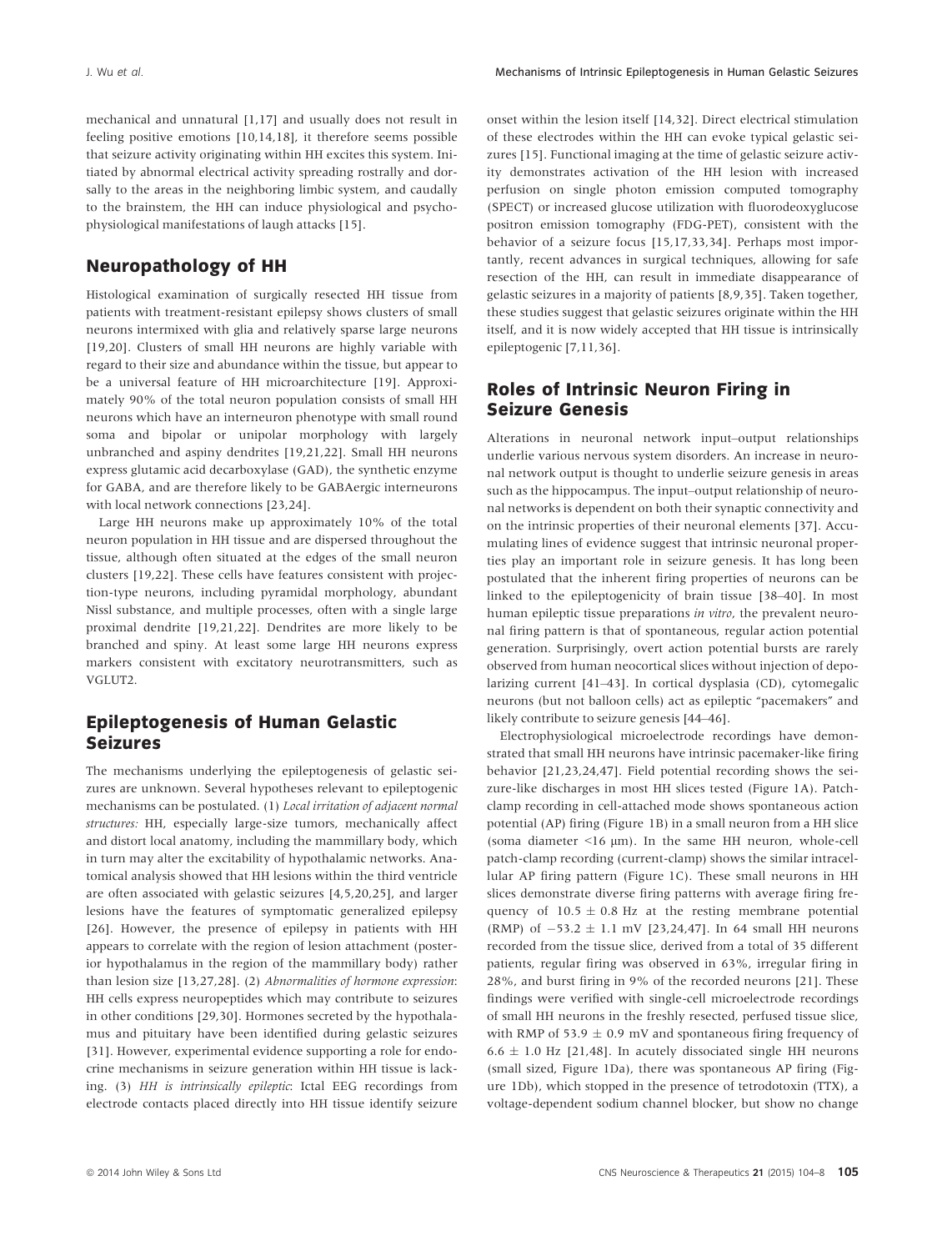

Figure 1 Seizure-like discharges and pacemaker-like AP firing in hypothalamic hamartoma (HH) neurons. (A) Field potential recording showed seizure-like discharges in a HH slice. In the same HH tissue (from another section), patch-clamp cell-attached recording showed a typical case of pacemaker-like AP firing (B). Patch-clamp whole-cell recording (current-clamp mode) demonstrated a similar spontaneous AP firing of 11 Hz at a resting membrane potential of  $-55$  mV that is indicated by horizontal dashed line (C). The same pacemaker behavior was also observed from a small HH neuron (Da), in which, this small HH neuron exhibited 7 Hz pacemaker-like firing at the resting potential of  $-51$  mV (Db).

in firing behavior when exposed to pharmacological blockade of GABA-A and ionotropic glutamate receptors, suggesting the intrinsic pacemaker-like firing [23]. Hyperpolarization of small HH neurons with current injection demonstrates "sag-like" membrane depolarization returning the cell to the RMP, consistent with an h-current as seen in other pacemaker cells [23]. As previously mentioned, small HH neurons express glutamic acid decarboxylase (GAD) with interneuron-like morphology, and therefore likely express GABA as their primary neurotransmitter [23,24]. Taken together, these findings suggest that spontaneous firing is an intrinsic membrane property of small HH neurons.

Conversely, in both the acutely dissociated single-cell preparation and in the tissue slice, microelectrode recordings from large HH neurons (soma diameter  $>16 \mu m$ ) showed that these neurons are usually firing at much lower frequency or even quiescent at rest with RMP of  $-60.8 \pm 1.7$  mV (dissociated cell) and  $-65.1 \pm 1.7$  mV (tissue slice) [21,47] (Figure 2A,B in right panel).

#### GABA-Mediated Excitation during Normal Development and in Epilepsy

Gamma-aminobutyric acid (GABA) is the most important inhibitory neurotransmitter in the central nervous system of vertebrates, exhibiting binding to ligand-gated ( $GABA_A$  and  $GABA_C$ ) and G-protein-coupled (GABAB) receptors [49]. The GABAA receptor is highly permeable to chloride ions, and its activation tends to hyperpolarize the membrane potential through the influx of these negative ions [50,51]. Deficits in  $GABA_A$  receptormediated inhibition are a major mechanism contributing to seizure genesis in several forms of epilepsy [52].

In contrast to the hyperpolarizing (inhibitory) effect on normal mature neurons, GABA can exert an excitatory role on immature neurons [53,54]. Ben-Ari and colleagues reported that activation of GABA receptors on immature neurons in neonatal hippocampal slices induced membrane depolarization [55]. In these immature neurons, the reversal potential for  $Cl^-$  was more positive than the resting membrane potential, suggesting that the intracellular Cl<sup>-</sup> concentration was higher in these neonatal neurons compared to mature neurons. GABA produces depolarization and increased concentration of intracellular calcium in immature neurons in a variety of brain regions, including hippocampus, neocortex, and hypothalamus [53]. GABA-induced excitation likely plays an important role in activity-dependent neuronal development [56]. Notably, GABAergic excitation is also observed in several highly selected circumstances in normal mature neurons [54,57–67].

Recent studies, examining the functional alteration of  $GABA_A$ receptors, have demonstrated that this functional switch can also been found in some epileptic conditions [61–63]. For instance, Cohen and colleagues reported that the interictal epileptic activity in slices prepared from surgical resection of human temporal lobe was substantially dependent on GABAA receptor-mediated depolarization. This was determined by observing cells with depolarizing IPSPs firing before and during interictal spikes that were effectively silenced by a GABA<sub>A</sub> receptor antagonist [61]. These authors postulated that the altered connectivity was associated with the abnormal temporal lobe. This resulted in neuronal deafferentation, causing neurons to switch to an immature state, in which GABA<sub>A</sub> receptors mediate remarkable depolarization [61]. Khalilov et al. [64], described a unique triple compartment chamber that accommodates two intact hippocampi and their commissures, allowing for application of a convulsive drug to one hippocampus to determine the consequences of the propagation of seizures on the other side of the control hippocampus. Using this novel preparation, they demonstrated that after establishing the propagation of 7–10 seizures (induced by chemical stimulation of one side of the hippocampus) and then interrupting the connections between the two hemispheres, the control hippocampus still maintained spontaneous epileptic activity, indicating that the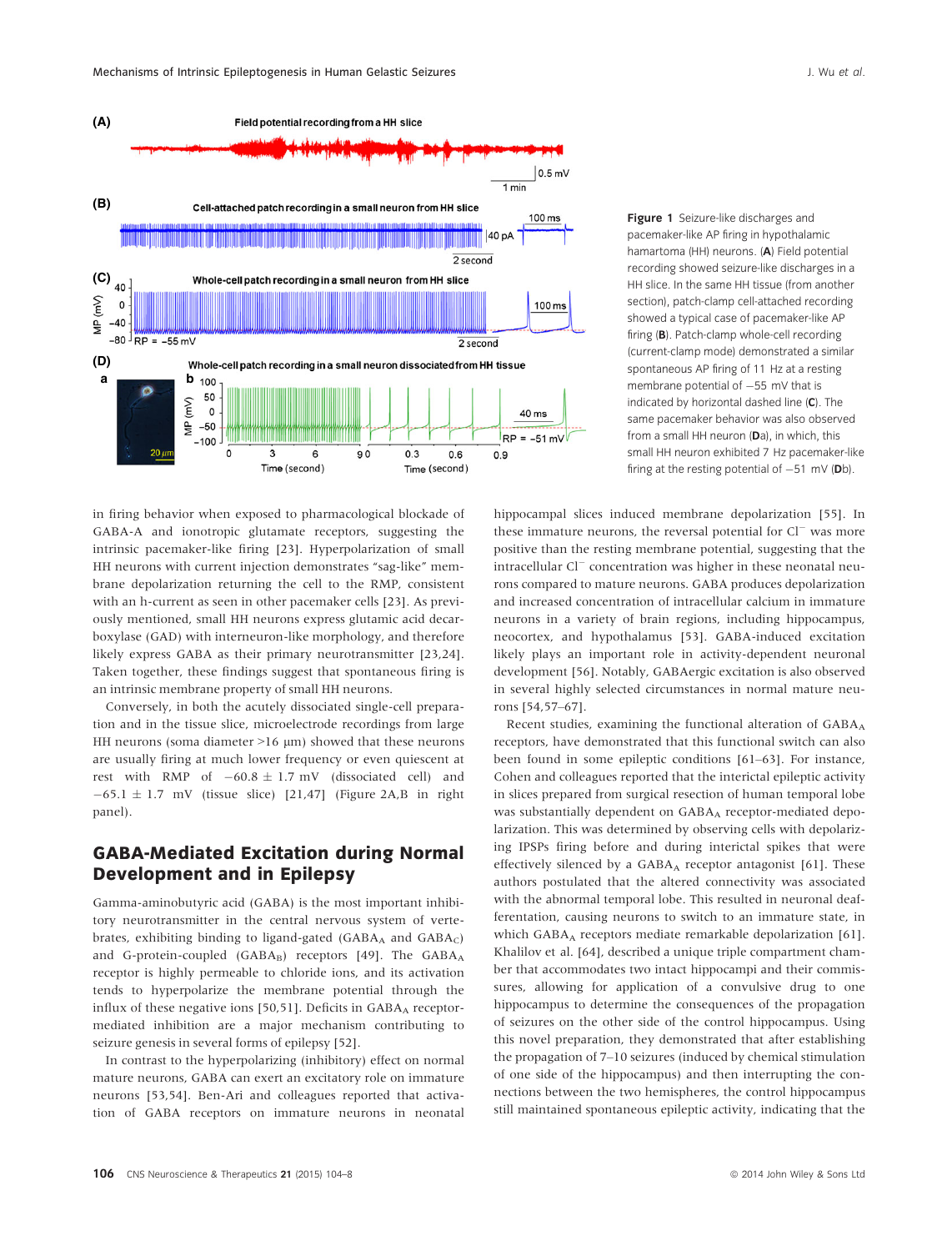Figure 2 Activation of  $GABA_ARs$  differently modulates small and large HH neuron activity. Typical small (A left panel) and large (A right panel) neurons acutely dissociated from human HH tissues are depicted using phase contrast photo picture. Both types of HH neurons showed spontaneous AP firing but large cell had much lower firing rate (B). Gramicidinperforated patch-clamp recordings under current-clamp mode demonstrated that muscimol hyperpolarized small (C left panel) but depolarized large (C right panel) HH neurons. (D) Summary of the numbers of small and large HH neurons tested and their responses to the GABAAR agonist muscimol using gramicidin-perforated recordings.

"seizure-induced seizures". Moreover, the application of a  $GABA_A$ receptor antagonist before the formation of seizures induced an epileptogenic focus, which generated seizures, while the same procedure blocked ongoing seizures once the mirror focus had been established. This suggests that the secondary seizures were mediated by GABA<sub>A</sub> receptor-induced excitation [64]. Direct measurement of Cl<sup>-</sup> reversal potential indicated a shift toward a more positive value, causing GABA to depolarize and excite these neurons [64]. Therefore, seizures appear to reduce the ability of neurons to prevent excess chloride accumulation, which in turn results in a quasi-permanent accumulation of chloride intracellularly, leading to the excitatory effects of GABA. This mechanism has been suggested to operate in a variety of pathological conditions [62,65,66].

## Role of GABA<sub>A</sub> Receptor-Mediated Excitation in HH Epileptogenesis

Most large HH neurons have a functionally immature response with depolarization and increased firing when exposed to GABA



agonists [21,47,67]. Gramicidin-perforated patch microelectrode recordings of acutely dissociated single HH neurons were studied in both large and small HH neurons (total of 62 cells derived from 34 patients) [47]. Bath application of muscimol (selective GABAA receptor agonist) resulted in depolarization of 83% of large HH neurons and 24% of small HH neurons (Figure 2C,D).

The functional difference between large and small HH neurons correlates with differences in intracellular chloride concentration, consistent with reversal of the chloride gradient in large HH neurons. GABA-induced transmembrane currents were evaluated at different holding potentials, establishing a reversal potential of  $-36.2 \pm 1.9$  mV for large HH neurons (predicting an intracellular Cl<sup>-</sup> concentration of 39.1  $\pm$  2.8 mM) and -59.4  $\pm$  3.9 mV for small HH neurons (predicted intracellular Cl<sup>-</sup> concentration  $19.2 \pm 3.7$  mM) [47].

These findings were confirmed in a complementary recording platform with single-cell patch-clamp recordings in perfused, surgically resected HH tissue slices [21,67]. Utilizing either whole-cell or gramicidin-perforated patch recordings, administration of muscimol resulted in a depolarizing response in 70%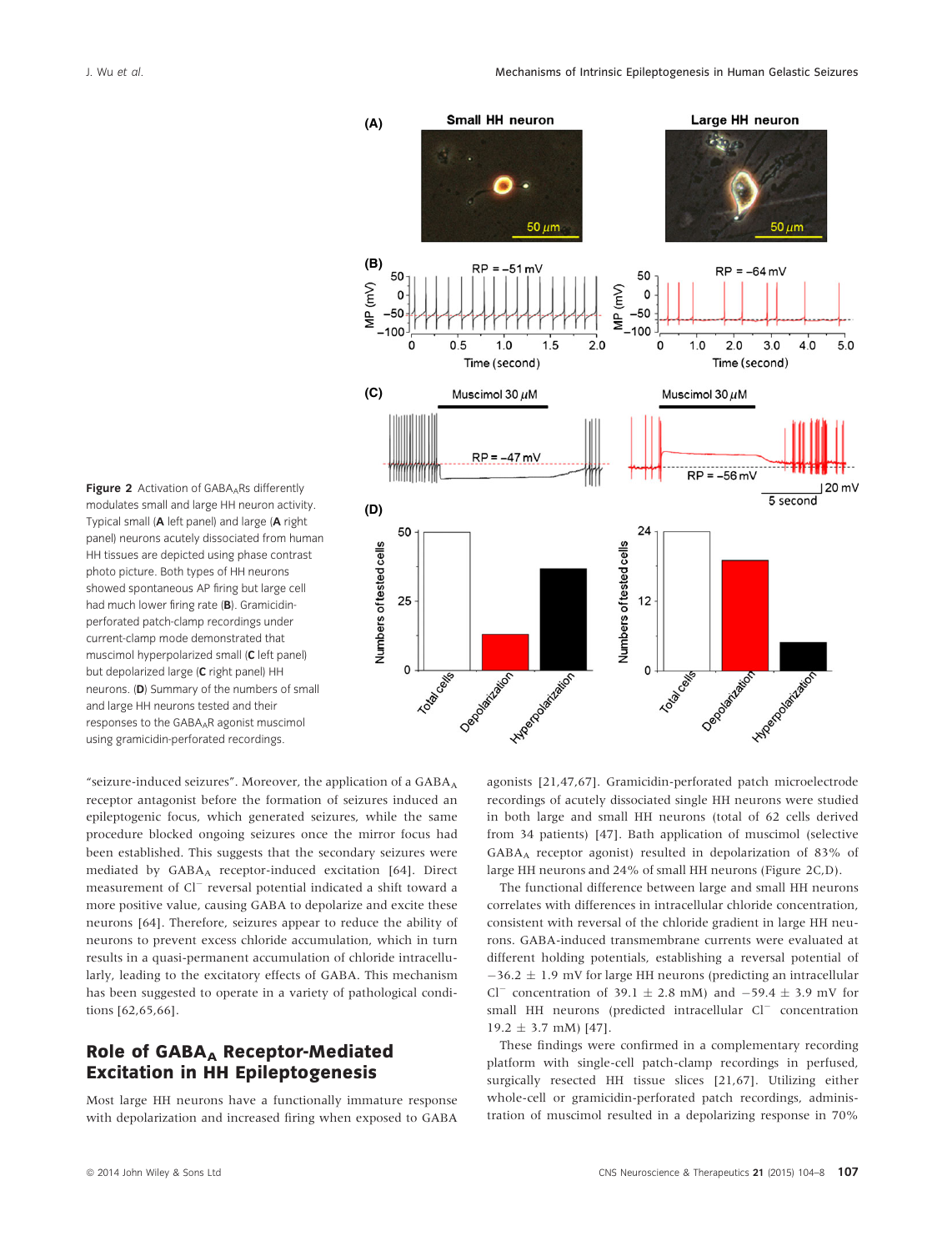of large HH neurons, whereas the mature hyperpolarizing response was observed in 100% of small HH neurons. The depolarizing response of large HH neurons was blocked with coadministration of bicuculline. Depolarizing behavior once again correlated with estimates of intracellular chloride concentration. Large HH neurons that depolarized to muscimol (70% of large HH neurons) had a reversal potential of  $-30 \pm 2$  mV (predicted intracellular  $Cl^-$  concentration  $40.2 \pm 4.3$  mM), whereas large HH neurons with a hyperpolarizing response (30%) had a reversal potential of  $-64 \pm 3$  mV (intracellular Cl<sup>-</sup> concentration 11.4  $\pm$  0.8 mM) [21]. Bicarbonate efflux and activation of L-type calcium channels contribute to membrane depolarization of large HH neurons [67].

Reversal of the chloride potential in large HH neurons is associated with altered expression of the cation–chloride transporters NKCC1 and KCC2 [21,47]. Single-cell reverse transcriptasepolymerase chain reaction (RT-PCR) shows reduced expression of KCC2 mRNA in large HH neurons relative to small HH neurons and immunocytochemical staining for KCC2 protein shows lower levels in large versus small HH neurons [21,47]. Bumetanide (an NKCC1 inhibitor) partially blocks the depolarizing and firing behavior of large HH neurons exposed to GABA agonists [21]. Altered cation–chloride transporter expression may relate to constitutive activation of the tyrosine kinase B (trkB) receptor complex and related downstream intracellular signaling pathways based upon Western blot analysis of surgically resected HH tissue (see also Semaan et al., present issue).

#### Network Activity within HH Tissue

Indirect evidence for functional network activity within HH is provided by high-density microelectrode arrays that provide twodimensional field recordings of surgically resected HH tissue slices [68]. Perfused HH tissue slices generate spontaneous highfrequency oscillations (HFOs), including ripples (100–200 Hz) and fast ripples (200–600 Hz). Paired-pulse electrical stimulation shows potentiation (usually an expression of enhanced synaptic activity) with a 4-fold increase in single unit firing behavior. Pharmacological challenge with 4-aminopyridine (4-AP; a nonspecific potassium channel blocker) increases the abundance and burst duration of fast ripples [68]. Two-dimensional analysis of field potentials over brief time intervals (<200 mseconds) is consistent with spread of activity within small local regions, potentially correlating with the neuronal clustering characteristic of HH microanatomy.

In an effort to observe the activity of HH neurons within their completely intact (native) network, microelectrode field recordings were obtained from HH tissue via the working channel of a surgical endoscope immediately prior to surgical resection [69]. Analysis of single unit (single neuron) behavior confirmed spontaneous firing behavior in situ. For all neurons, the median firing frequency was 8.8 spikes/second, but at least two phenotypes were apparent with a slow-firing (median firing rate of 0.6 spikes/second) and fast-firing neuron populations (median firing rate 15.0 spikes/second). The fast-firing group of neurons was much more likely to have burst-firing features. Functional connectivity within a local network was examined by evaluating all possible neuron pairs (recorded within the same epoch) for time-linked firing behavior with the finding that 51% of all possible neuron pairs had a significant level of firing synchrony [69].

### Mechanisms Responsible for Increased Synchrony

There are two basic cellular conditions required for every epileptic network; first, imbalance of excitatory and inhibitory influences in the direction of net excitation and second, hypersynchrony of neuronal firing [70]. The contribution of synchronized firing of inhibitory neurons within the reticular nucleus as a fundamental contributing factor to generalized spike-wave discharges in the thalamocortical circuit is well recognized [71].

GABAA receptor mediated synchronization also contributes to seizure-onset mechanisms in focal epilepsy, including mesial temporal sclerosis [72,73] and cortical dysplasia [74]. Cepeda and colleagues have recently reported postsynaptic evidence for pacemaker-like GABA-firing as a contributing factor for epileptic network synchronization in human surgically resected cortical dysplasia tissue [75]. With regard to synchronization of the ictogenic network in HH, GABA-mediated mechanisms are attractive candidates, in light of the high abundance of small HH interneurons, their spontaneous pacemaker-like firing behavior, and HH microanatomy, in which small HH neurons cluster in close proximity. These clusters, in association with large depolarizing pyramidal (projection-type) HH neurons, may be the "functional unit" for ictogenesis in HH [36]. As previously noted, there is indirect evidence for network activity within HH clusters as demonstrated by HFOs in HH tissue slices [68] and a high degree of firing synchrony of single units with in situ recordings from HH lesions [69].

A possible contributing mechanism to GABA-mediated synchrony is the phenomenon of  $GABA_A$  current rundown, which is determined experimentally by observing decreasing transmembrane current responses to repetitive (use dependent) GABA-ligand exposure. GABAA current rundown has been related to temporal lobe epilepsy [76,77] and cortical dysplasia [78]. Functional rundown has also been described in GABA-related transmembrane currents in surgically resected HH tissue [79]. In two different experimental platforms derived from human HH, functional rundown was specific to GABA (not observed in response to repetitive exposure to glycine or glutamate) and was also specific to GABAA receptors expressed on the surface of small HH neurons and not large HH neurons [79]. We believe that rundown is likely to contribute to the entraining of synchronous firing of small HH neurons. Further testing of this hypothesis would be enhanced by developing a computational model.

Synchrony within small HH neuron clusters may also be enabled by nonsynaptic mechanisms [80]. Neuronal gap junctions (connexin-36) are highly expressed within small HH neuron clusters and microelectrode field recordings of seizure-like discharges in surgically resected HH tissues slices are significantly reduced by pharmacologic exposure to gap junction blockers. Taken together, these data suggest the hypothesis that synchrony of pacemaker-like GABAergic neurons play a critical role in HH ictogenesis.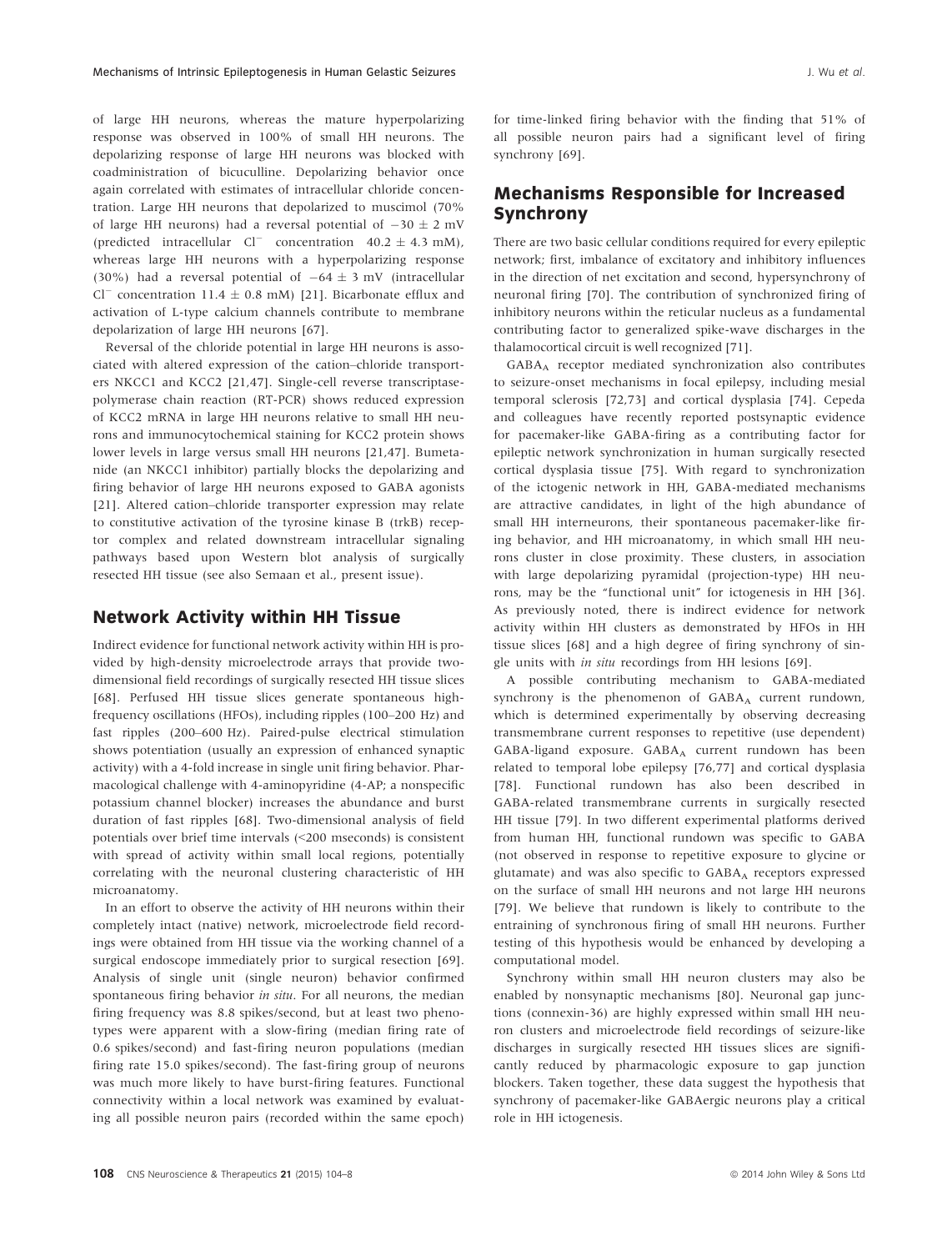#### Summary of Cellular Model for Intrinsic Epileptogenesis of HH

There are two types of HH neurons, small and large-sized neurons [21,23–34,47]. Small HH neurons are mature GABAergic interneurons and exhibit pacemaker-like action potential firing, while large HH neurons are immature, glutamatergic projection-type neurons [21,23,47]. These small and large HH neurons are synaptically connected  $[22,47]$ . The activation of  $GABA_A$  receptors on small HH neurons inhibits these small neurons, while the activation of GABAA receptors on large HH neurons leads to excitation [21,47,67].

Based on these observations, we propose a cellular model to interpret a possible mechanism of epileptogenesis within the HH lesion [36]. Here, we update this cellular model with currently published and unpublished data [68,69,79]. The specific elements of this model are illustrated in Figure 3. Nissl staining of a HH tissue section (A) revealed one large (red arrow) and numerous small (white arrows) neurons. Some small neurons are closely clustered (yellow arrows). Based on our experimental data, a schematic representation is shown (B) of how these small, GABAergic interneurons (black), local glutamatergic neuron (small, red) and projection glutamatergic neuron (large, red) work together to generate seizure activity, in which, small GABAergic interneurons exhibit pacemaker-like firing, provide GABA to their target, the large neuron (red), which is functionally immature and thus excited by GABA, providing a substrate for hyperexcitation/epileptogenesis within the HH lesion. In addition, small HH neurons also may innervate other proximal, small HH neurons and/or themselves. Normally, this would inhibit firing activity of these small HH neurons. However, GABAA receptors on small HH neurons exhibit significant functional rundown during repetitive exposure to GABA compared to GABAA receptors on large HH neurons. Thus, periods of small,

GABAergic HH neuronal quiescence may contribute to episodic occurrence of excitatory output from the HH. In addition to small GABAergic neurons, we also found a small portion of glutamatergic small HH neurons (VGLUT1 positive small neurons), which may participate in glutamatergic synaptic connections to GABAergic small neurons. The large HH neurons excited by GABA may participate in feedback to small HH neurons, thereby also affecting excitability of these small neurons (red lines). Finally, the neuronal type of gap junctions (GJ) between small GABA neurons plays a role in synchronizing these GABAergic neurons and drives a GABAergic network to generate seizure activity.

#### Methodological Issues

Investigational use of surgically resected human epileptic brain tissue is a powerful method for exploring the structural and electrophysiological properties of the neuronal networks responsible for human epilepsy [81,82]. Neuropharmacological probes can identify possible translational treatment strategies. Observations based upon human tissue can generate testable hypotheses that can be investigated with controlled experimentation in suitable animal models. However, the limitations of using surgically resected human material deserve mention. (1) The in vitro preparation (including slice, dissociated single neuron, or primary cell culture) using human brain tissue is a "reduced" system that does not possess the network connectivity present in the intact brain [83]. Thus, functional observations using any of these platforms cannot be expected to fully represent the behavior of epileptic tissue in situ. (2) The tools utilized to study surgically resected tissue usually differ from those available to study patients. For example, microelectrode field recordings derived from the surgically resected tissue slice have an uncertain relationship to the findings derived from scalp EEG. (3) There is generally an absence of



Figure 3 Cellular model for intrinsic epileptogenesis of HH tissue. (A) Panel A consists of photomicrograph of human HH tissue stained with Nissl technique. A large HH neuron (red arrow) is visualized, with numerous surrounding small HH neurons (white arrows). Small GABAergic HH neurons exhibit intrinsic pacemaker-like firing and provide GABA to their synaptic targets, including the large, glutamatergic projection HH neuron (VGLUT2 positive). Small HH neurons often occur in closely juxtaposed pairs and clusters (yellow arrows). It is likely that some glutamatergic small HH neurons (VGLUT1 positive) also innervate large HH neurons (B). In addition, between GABAergic small neurons, there is gap junction (GJ) expression (red arrows), which contributes to the synchrony of these pacemaker-like GABAergic neurons. Together, these HH neuronal networks may underlie the cellular mechanisms of seizuregenesis within HH lesion.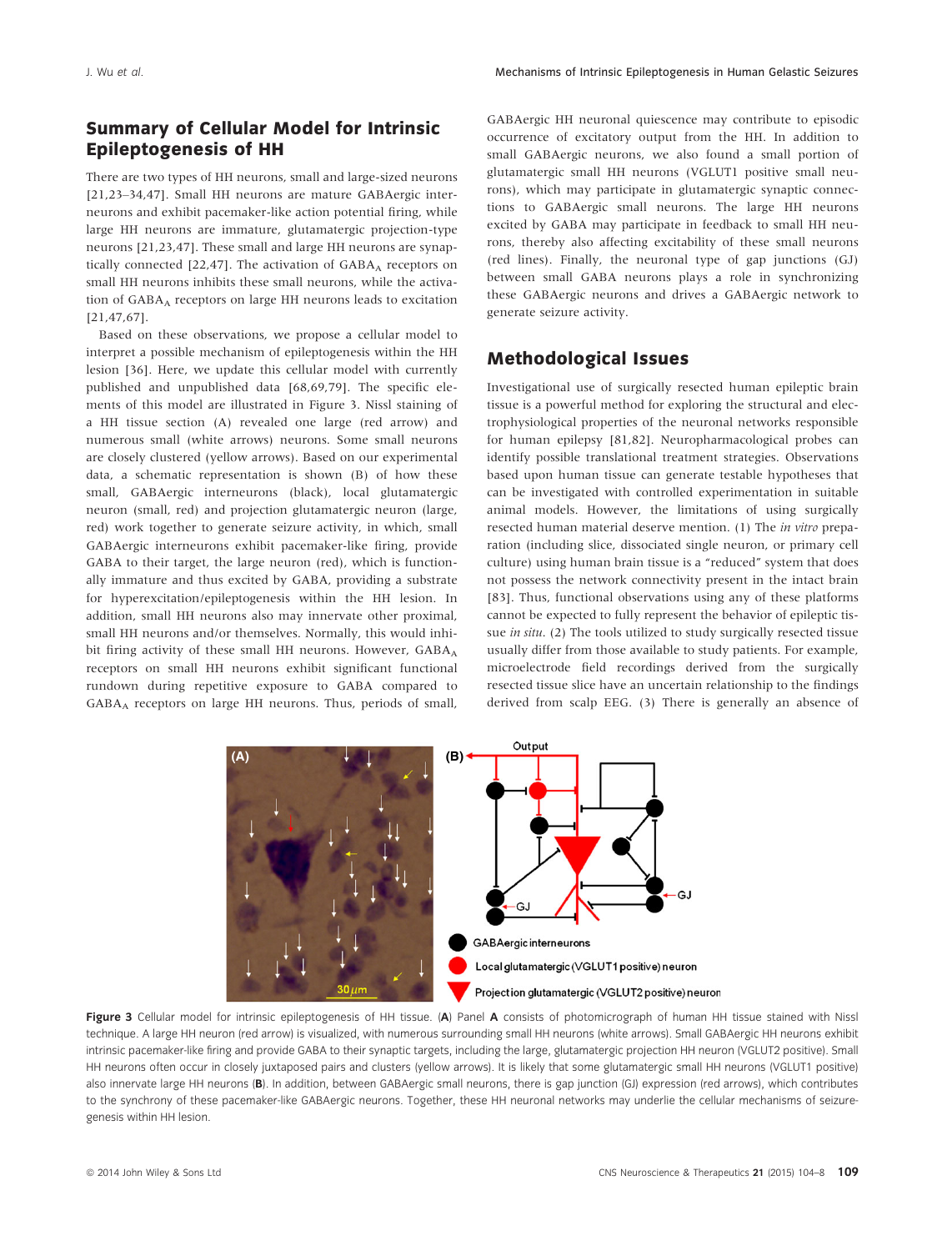normal human control tissue. This is particularly true for HH research, where there is a very high premium on avoiding neurosurgical resection or injury to adjacent normal hypothalamus. Consequently, the use of "less abnormal" adjacent cortex as control tissue, a strategy utilized for experimentation on surgically resected cortical dysplasia tissue, is not available [82,84]. This lack of control tissue in HH research is particularly problematic for electrophysiological studies, whereas we have utilized agematched human autopsy-derived hypothalamic tissue for selected neuropathological studies. We advocate utilizing the mammillary bodies for this purpose, as a large and generally recognizable hypothalamic nucleus within postmortem specimens that is always in close proximity to HH lesions that result in epilepsy [13].

#### Acknowledgments

This work was supported by an NIH grant (NS-056104, J.W.) and grants from the Barrow Neurological Foundation and Arizona Biomedical Research Commission (J.F.K., J.W.)

## Conflict of Interest

The authors declare no conflict of interest.

#### References

- 1. Berkovic SF, Andermann F, Melanson D, Ethier RE, Feindel W, Gloor P. Hypothalamic hamartomas and ictal laughter: Evolution of a characteristic epileptic syndrome and diagnostic value of magnetic resonance imaging. Ann Neurol 1988;23:429–439.
- 2. Deonna T, Ziegler A-L. Hypothalamic hamartoma, precocious puberty and gelastic seizures: A special model of "epileptic" developmental disorder. Epileptic Disord 2000;2:33–37.
- 3. Weissenberger AA, Dell ML, Liow K, et al. Aggression and psychiatric comorbidity in children with hypothalamic hamartomas and their unaffected siblings. J Am Acad Child Adolesc Psychiatry 2001;40:696–703.
- 4. Freeman JL, Harvey AS, Rosenfeld JV, Wrennall JA, Bailey CA, Berkovic SF. Generalized epilepsy in hypothalamic hamartoma: Evolution and postoperative resolution. Neurology 2003;60:762–767.
- 5. Valdueza JM, Cristante L, Dammann O, et al. Hypothalamic hamartomas: With special reference to gelastic epilepsy and surgery. Neurosurgery 1994;34: 949–958.
- 6. Andermann F, Arzimanoglou A, Berkovic SF. Hypothalamic hamartoma and epilepsy: The pathway of discovery. Epileptic Disord 2003;5:173–175.
- 7. Berkovic SF, Arzimanoglou A, Kuzniecky R, Harvey AS, Palmini A, Andermann F. Hypothalamic hamartoma and seizures: A treatable epileptic encephalopathy. Epilepsia 2003;44:969–973.
- 8. Rosenfeld JV, Harvey AS, Wrennall J, Zacharin M, Berkovic SF. Transcallosal resection of hypothalamic hamartomas, with control of seizures, in children with gelastic epilepsy. Neurosurgery 2001;48:108–118.
- 9. Ng YT, Rekate HL, Prenger EC, et al. Transcallosal resection of hypothalamic hamartoma for intractable epilepsy. Epilepsia 2006;47:1192–1202.
- 10. Berkovic SF, Kuzniecky RI, Andermann F. Human epileptogenesis and hypothalamic hamartomas: New lessons from an experiment of nature. Epilepsia 1997;38:1–3.
- 11. Kerrigan JF, Ng Y-t, Chung SS, Rekate HR. The hypothalamic hamartoma: A model of subcortical epileptogenesis and encephalopathy. Semin Pediatr Neurol 2005;12:119–131.
- 12. Diebler C, Ponsot G. Hamartomas of the tuber cinereum. Neuroradiology 1983;25:93–101.
- 13. Parvizi J, Le S, Foster B, et al. Gelastic epilepsy and hypothalamic hamartomas: Neuroanatomical analysis of brain lesions in 100 patients. Brain 2011;134:2960–2968.
- 14. Munari C, Kahane P, Francione S, et al. Role of the hypothalamic hamartoma in the genesis of gelastic fits (a video-stereo-EEG study). Electroencephalogr Clin Neurophysiol 1995;95:154–160.
- 15. Kuzniecky R, Guthrie B, Mountz J, et al. Intrinsic epileptogenesis of hypothalamic hamartomas in gelastic epilepsy. Ann Neurol 1997;42:60–67.
- 16. Wild B, Rodden FA, Grodd W, Ruch W. Neural correlates of laughter and humour. Brain 2003;126:2121–2138. 17. DiFazio MP, Davis RG. Utility of early single photon emission computed tomography (SPECT) in neonatal
- gelastic epilepsy associated with hypothalamic hamartoma. J Child Neurol 2000;15:414-417. 18. Striano S, Meo R, Bilo L, et al. Gelastic epilpepsy:
- Sympotmatic and cryptogenic cases. Epilepsia 1999;40:294–302.
- 19. Coons SW, Rekate HL, Prenger EC, et al. The histopathology of hypothalamic hamartomas: Study of 57 cases. J Neuropathol Exp Neurol 2007;66:131–141.
- 20. Boyko OB, Curnes JT, Oakes WJ, Burger PC. Hamartomas of the tuber cinereum: CT, MR, and pathologic findings. AJNR Am J Neuroradiol 1991;12:309–314.
- 21. Kim DY, Fenoglio KA, Simeone TA, et al. GABAA receptor-mediated activation of L-type calcium channels induces neuronal excitation in surgically resected human hypothalamic hamartomas. Epilepsia 2008;49:861–871.
- 22. Beggs J, Nakada S, Fenoglio K, Wu J, Coons S, Kerrigan JF. Hypothalamic hamartomas associated with epilepsy: Ultrastructural features. J Neuropathol Exp Neurol 2008;67:657–668.
- 23. Wu J, Xu L, Kim DY, et al. Electrophysiological properties of human hypothalamic hamartomas. Ann Neurol 2005;58:371–382.
- 24. Wu J, Chang Y, Li G, et al. Electrophysiological properties and subunit composition of GABAA receptors in patients with gelastic seizures and hypothalamic hamartoma.  ${\cal J}$ Neurophysiol 2007;98:5–15.
- 25. Arita K, Ikawa F, Kurisu K, et al. The relationship between magnetic resonance imaging findings and clinical manifestations of hypothalamic hamartoma. J Neurosurg 1999;91:212–220.
- 26. Castro LH, Ferreira LK, Teles LR, et al. Epilepsy syndromes associated with hypothalamic hamartoma. Seizure 2007;16:50–58.
- 27. Sturm JW, Andermann F, Berkovic SF. "Pressure to laugh": An unusual epileptic syndrome associated with small hypothalamic hamartomas. Neurology 2000;54:971–973.
- 28. Striano S, Striano P, Sarappa C, Boccella P. The clinical spectrum and natural history of gelastic epilepsy-hypothalamic hamartoma syndrome. Seizure 2005;14:232–239.
- 29. Bajorek JG, Lee RJ, Lomax P. Neuropeptides: A role as endogenous mediators or modulators of epileptic phenomena. Ann Neurol 1984;16(Suppl):S31–S38.
- 30. Sato M, Ushio Y, Arita N, Mogami H. Hypothalamic hamartoma: Report of two cases. Neurosurgery 1985;16:198–206.
- 31. Cerullo A, Tinuper P, Provini F, et al. Autonomic and hormaonal ictal changes in gelastic seizures from hypothalamic hamartomas. Electroencephaloar Clin Neurophysiol 1998;107:317–322.
- 32. Palmini A, Chandler C, Andermann F, et al. Resection of the lesion in patients with hypothalamic hamartoma and catastrophic epilepsy. Neurology 2002;58:1338–1347.
- 33. Palmini A, Van Paesschen W, Dupont P, Van Laere K, Van Driel G. Status gelasticus after temporal lobectomy: Ictal FDG-PET findings and the question of dual pathology involving hypothalamic hamartomas. Epilepsia 2005;46:1313–1316.
- 34. Shahar E, Kramer U, Mahajnah M, et al. Pediatric-onset gelastic seizures: Clinical data and outcome. Pediatr Neurol 2007;37:29–34.
- 35. Rekate HL, Feiz-Erfan I, Ng Y-T, Gonzalez LF, Kerrigan JF. Endoscopic surgery for hypothalamic hamartomas causing medically refractory gelastic epilepsy. Childs Nerv Syst 2006;22:874–880.
- 36. Fenoglio KA, Wu J, Kim DY, et al. Hypothalamic hamartoma: Basic mechanisms of intrin epileptogenesis. Semin Pediatr Neurol 2007;14:51–59.
- 37. Beck H, Yaari Y. Plasticity of intrinsic neuronal properties in CNS disorders. Nat Rev Neurosci 2008;9:357–369.
- 38. Gutnick MJ, Connors BW, Prince DA. Mechanisms of neocortical epileptogenesis in vitro. J Neurophysiol 1982;48:1321–1335.
- 39. Chagnac-Amitai Y, Connors BW. Synchronized excitation and inhibition driven by intrinsically bursting neurons in neocortex. J Neurophysiol 1989;62:1149–1162.
- 40. Sanabria ER, Su H, Yaari Y. Initiation of network bursts by Ca2+-dependent intrinsic bursting in the rat pilocarpine model of temporal lobe epilepsy. J Physiol 2001;532:205–216.
- 41. Avoli M, Olivier A. Electrophysiological properties and synaptic responses in the deep layers of the human epileptogenic neocortex in vitro. J Neurophysiol 1989;61:589–606.
- 42. Avoli M, Hwa GG, Lacaille JC, Olivier A, Villemure JG. Electrophysiological and repetitive firing properties of neurons in the superficial/middle layers of the human neocortex maintained in vitro. Exp Brain Res 1994;98: 135–144.
- 43. Foehring RC, Waters RS. Contributions of low-threshold calcium current and anomalous rectifier (Ih) to slow depolarizations underlying burst firing in human neocortical neurons in vitro. Neurosci Lett 1991;124: 17–21.
- 44. Cepeda C, Andre VM, Levine MS, et al. Epileptogenesis in pediatric cortical dysplasia: The dysmature cerebral developmental hypothesis. Epilepsy Behav 2006;9:219–235.
- 45. Cepeda C, Andre VM, Vinters HV, Levine MS, Mathern GW. Are cytomegalic neurons and balloon cells generators of epileptic activity in pediatric cortical dysplasia? Epilepsia 2005;46(Suppl 5):82–88.
- 46. Cepeda C, Andre VM, Wu N, et al. Immature neurons and GABA networks may contribute to epileptogenesis in pediatric cortical dysplasia. Epilepsia 2007;48(Suppl 5): 79–85.
- 47. Wu J, DeChon J, Xue F, et al. GABAA receptor-mediated excitation in dissociated neurons from human hypothalamic hamartomas. Exp Neurol 2008;213:397–404.
- 48. Chapman KE, Kim DY, Rho JM, Ng YT, Kerrigan JF. Ketogenic diet in the treatment of seizures associated